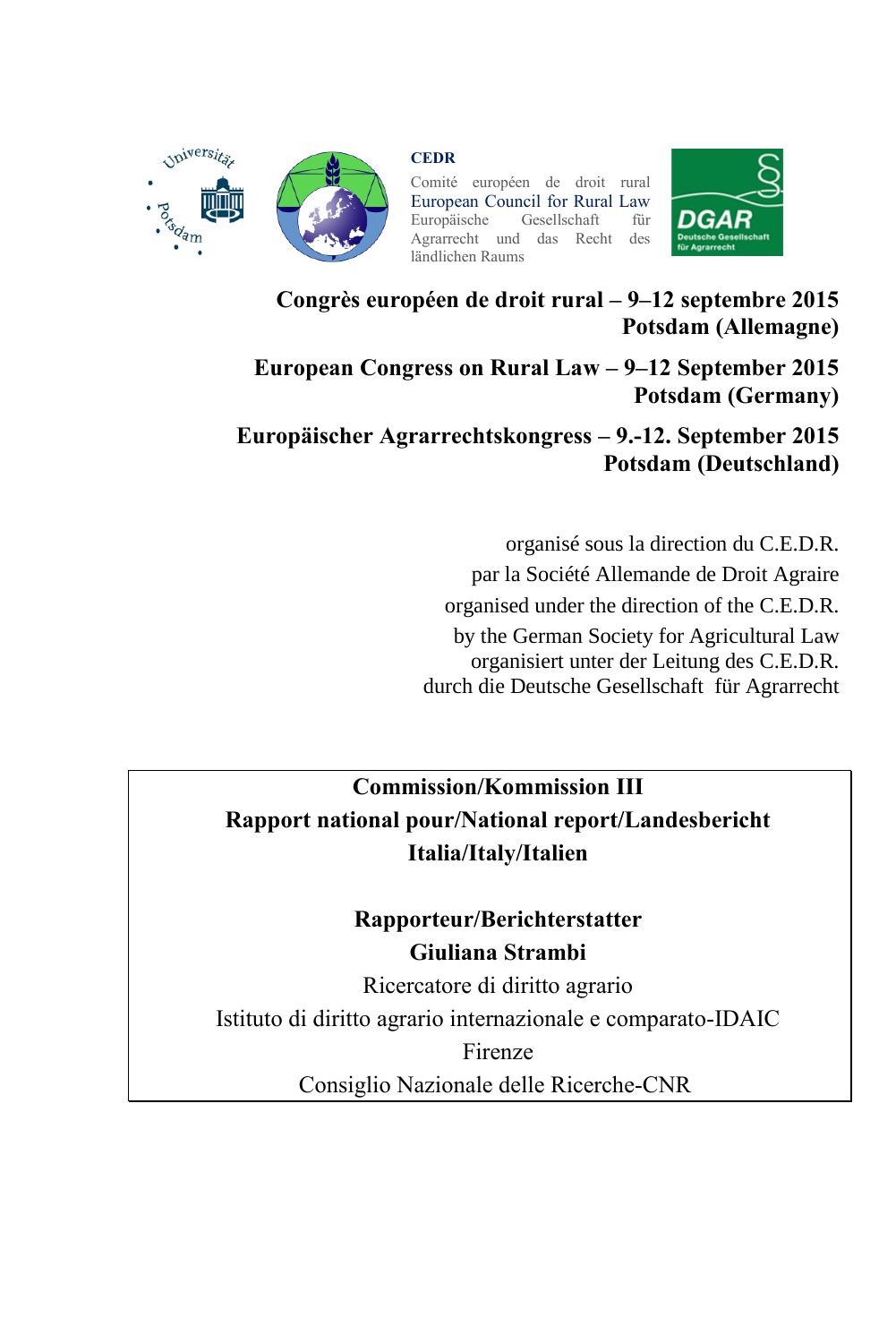#### **Summary**

## SIGNIFICANT CURRENT DEVELOPMENTS IN RURAL LAW

This report is the result of an arduous selection of the signs of significant current development in Italian agricultural law and is, therefore, necessarily succinct and non-exhaustive. Starting from the premise that Italian agricultural law is inevitably influenced by the evolution of EU policies and strategies, which in turn are sometimes conditioned by decisions, recommendations or suggestions adopted at international level, this report only marginally takes into consideration the main news related to the two pillars of CAP 2014-2020, that are examined in the national reports of Commissions I and II, but instead takes into account the 2013 National Report.

The main significant developments in Italian agricultural law since the last Congress are related to:

A. The application of Regulation (EU) No 1169/2011 on the provision of food information to consumers. In particular, the focus is on the debate on the absence of "the site of production or packaging" information among mandatory indications for pre-packed food, and on additional mandatory information about the place of provenance of food.

B. The protection of quality products and the fight against counterfeiting that the Italian government is currently carrying on especially in the PDO and the PGI sectors, thanks to the *ex officio* protection provided for in regulation (EU) No 1151/2012, and in the extra virgin olive oil sector, through the introduction of the mandatory use of non-refillable bottle caps.

C. The issue of land use, with special reference to agricultural land consumption and abandonment, e.g. through the creation, at Regional level, of "Land Banks" which manage and repurpose an inventory of underused and abandoned rural lands in order to promote productive and sustainable use of uncultivated arable lands especially by young farmers.

*Sustainable Food Security* has been chosen as the specific theme addressed in this report. As it is the overarching theme of Expo 2015, it has been attracting the attention of the Italian Government, Regions, Universities and Research Institutes during the last year. The various legal issues related to this topic include, for example: compatibility of 2014-2020 CAP with article 39 TFEU; competing interests of energy production and food production in situations of arable land use scarcity; promotion of the so-called "short supply chain" as an instrument of food waste prevention, and the promotion of local agriculture and food chains as instruments to support local rural economies reducing land abandonment; explicit mention of "food security" as exclusively national State legislation in the constitutional reform draft currently before the Italian Parliament and debate concerning the introduction into the Italian Constitution of explicit recognition of the fundamental right to food.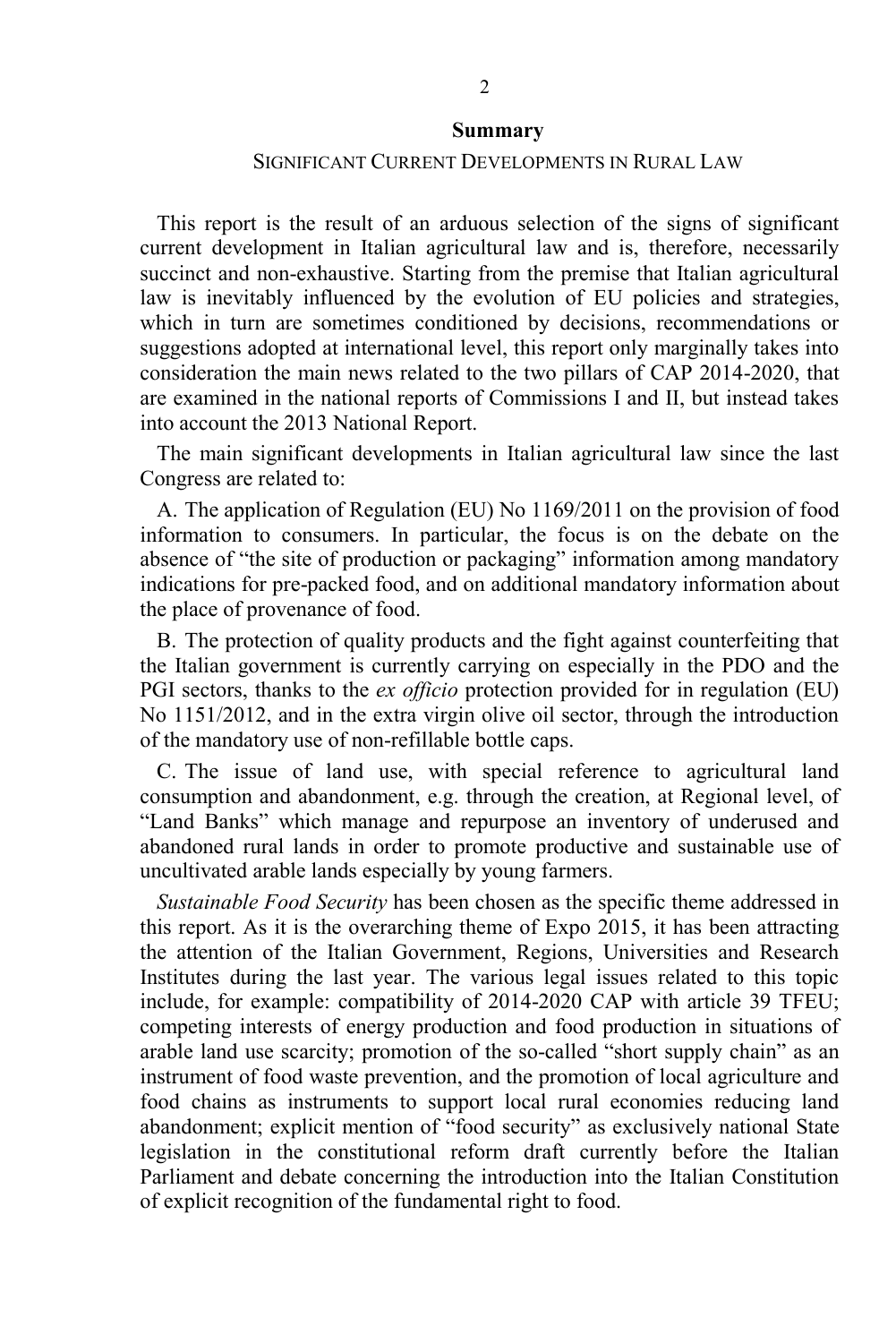### **National Report**

#### SIGNIFICANT CURRENT DEVELOPMENTS IN RURAL LAW

## *Introduction*

Italian agricultural law is inevitably influenced by the evolution of EU policies and strategies, which in turn are sometimes conditioned by decisions, recommendations or suggestions adopted at international level.

Concerning Common Agricultural Policy (CAP) 2014-2020, this report will only marginally take into consideration the main news related to the two pillars because, first and foremost, they are examined in the national reports of Commissions I and II, and any further impact on Italian agricultural law can be better identified in future, after the CAP implementation.

From a methodological point of view, the last Cedr Congress National Report for Commission III (Luzern, 2013) was the starting point of the present report which, in fact, underlines the evolution of some issues examined in the previous one (about land consumption and some aspects of food legislation). Other issues characterising significant current developments in Italian Agricultural Law, including its agri-food and agri-environmental aspects, concern the tackling of arable land abandonment, the fight against the counterfeiting of Italian quality products, and food security.

These have been identified and selected taking into account heterogeneous sources of information for the reference period September 2013-June 2015, listed below. However, it should be immediately noted that the prevalence of topics on food rules depends on the fact that Italy is the host country of Expo 2015 "Feeding the planet. Energy for life" (from 1 May 1 to 31 October 2015)" and so the Expo theme has been attracting the attention of the Italian Government, Regions, Universities and Research Institutes mostly during the last year.

Apart from Union legislation, the main sources for investigating significant current developments in Italian rural law are the following:

- the development of State and Regional legislation (comprehensive of draft laws at State level);
- ministerial decrees and guidelines, and policy documents;
- important congresses and workshops on agricultural law topics;
- books and publications in Italian reviews or journals on agricultural law (also on agri-food law and agri-environmental law).

This report is, of course, the result of an arduous selection of the signs of significant current development in Italian agricultural law and, therefore, is necessarily succinct and non-exhaustive.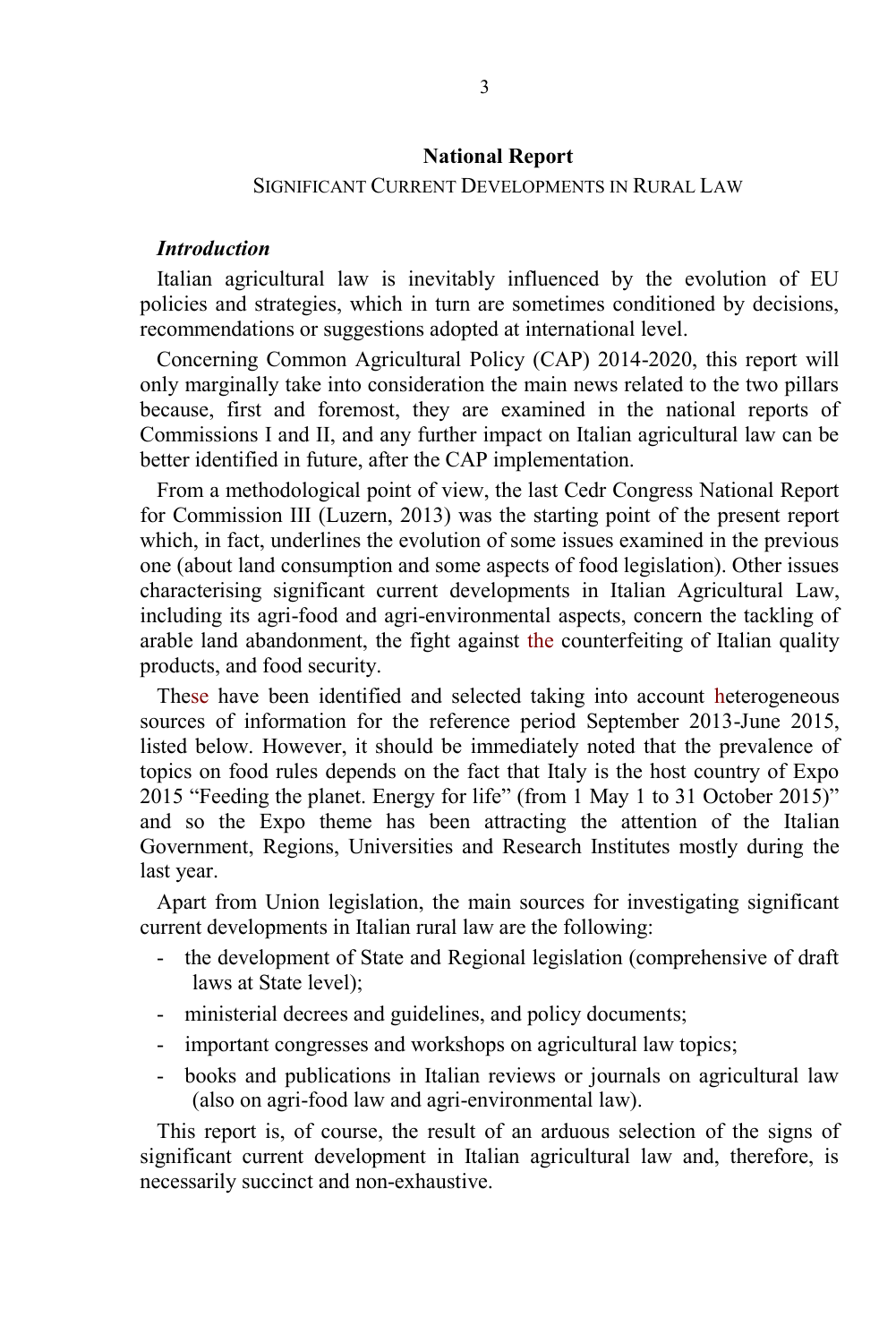## **1. What are the main developments in rural law since the last Congress?**

Some of the most important recent developments in Italian rural law are related to:

**A.** The application of Regulation (EU) No 1169/2011 on the provision of food information to consumers and in particular concerning, on the one hand, the debate on the absence of "the site of production or packaging" information ("*la sede dello stabilimento di produzione o di confezionamento"*) among mandatory indications for prepacked food established by Regulation (EU) 1169/2011, and, on the other, additional mandatory information on the place of provenance of food.

**B.** The protection of quality products and the fight against counterfeiting that the Italian government is currently carrying on especially in the PDO and PGI sectors, thanks to the *ex officio* protection provided for in regulation (EU) No 1151/2012, and in the extra-virgin olive oil sector, through the introduction of mandatory use of non-refillable bottle caps.

**C.** The issue of land use, with special reference to reducing agricultural land consumption and tackling land abandonment, e.g. through the creation, at Regional level, of "Land Banks" which manage and repurpose an inventory of underused and abandoned rural lands in order to promote the productive and sustainable use of uncultivated arable lands, especially by young farmers.

## 1.1. **What are the sources for each of these developments?**

## *A. Food information*

 $\overline{a}$ 

In Italy, although the Ministry of Economic Development has been publishing a series of notes and circulars on the application of specific provisions of Regulation (EU) No  $1169/2011$  in its territory<sup>1</sup>, the law amending the previous Italian rules on food labelling (*legislative decree* n. 109/1992) to comply with

See: Note of Economic Development Ministry, prot. n. 0018169 of 28 july 2014 *sull'applicazione dell'articolo 26 "Paese d'origine e luogo di provenienza" del regolamento (UE) n. 1169/2011*; Information Note of Economic Deveplmente Ministry prot. No 170164 of 30 September 2014 on "*Regolamento (UE) 1169/2011 relativo alla fornitura di informazioni sugli alimenti ai consumatori – Art. 8 Responsabilità"*; Information Note of Economic Deveplmente Ministry prot. No 218759 of 11 December 2014 on *Le disposizioni del regolamento ancora oggetto di corretta interpretazione da parte della DG Sanco*; "Circolare" 6 March 2015 of "Direzione generale per la politica industriale, la competitività e le PMI" that clarifies the application of sanctions provided by article 18 of Legislative decree No 109/1992 to the infringements that remain also in Regulation (EU) No 1169/2011. All these documents are available at www.sviluppoeconomico.gov.it.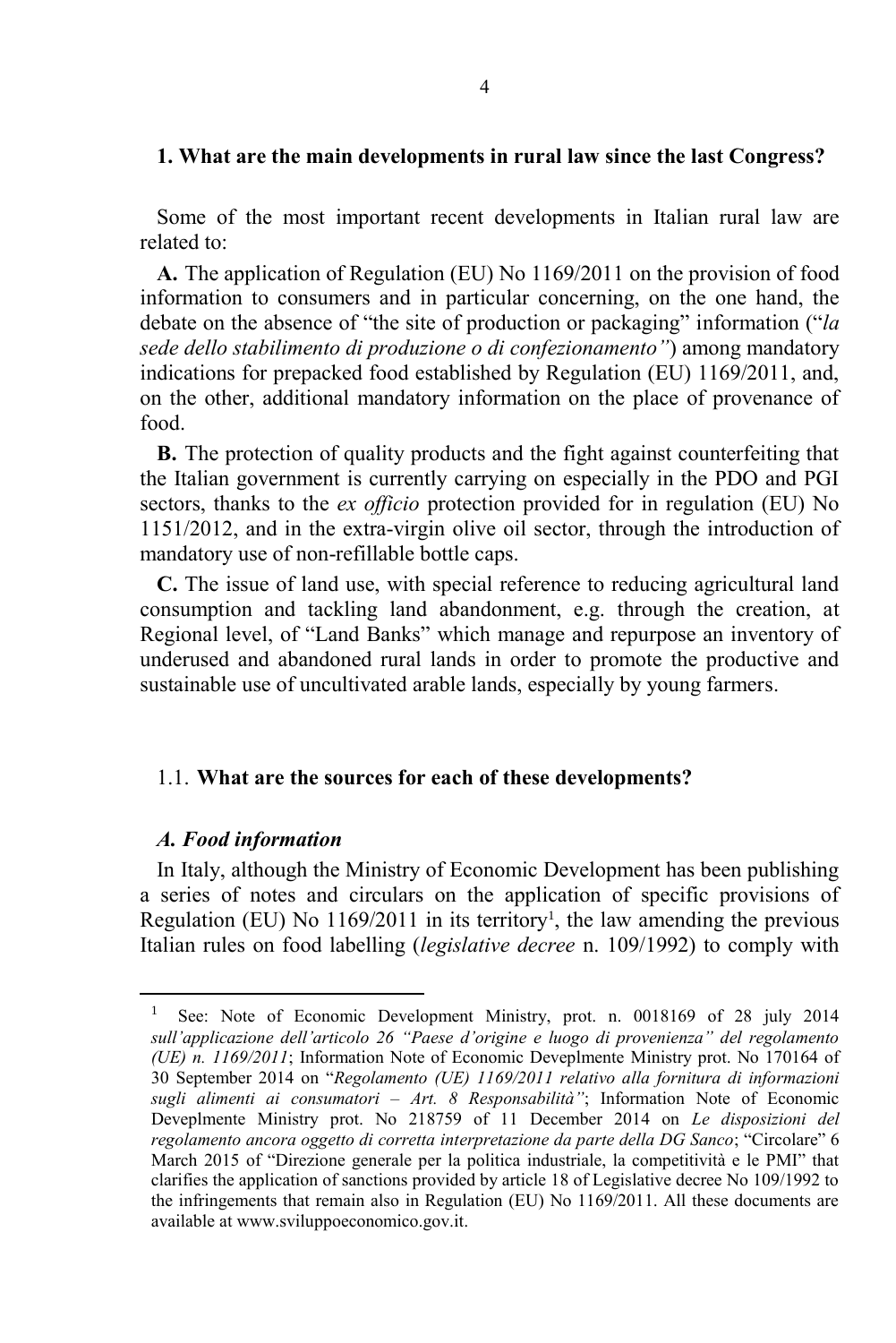the Union Regulation has not yet been adopted. This is mainly due to the ongoing debate on the absence of "the site of production or packaging" (*la sede dello stabilimento di produzione o di confezionamento*) among mandatory indications for prepacked food established by Regulation (EU) 1169/2011, nor does the Regulation provide for a specific derogation for Member States legislation, such as that laid down by the previous Directive under which «Member States may retain national provisions which require indication of the factory or packaging centre, in respect of home production» (art. 3.2 Directive 2000/13/EC).

In this situation, petitions and parliamentary questions have been presented on this issue invoking the national reintroduction of this requirement or, to avoid the possible opening of infringement procedures, proposing an amendment to the EU Regulation, which would allow Member States to require the information regarding the production or packaging site. This information would be useful for consumer protection purposes: on the one hand, for food traceability, because it would allow the authorities to immediately identify the establishment in the event of health risk; on the other, for making an informed food choice, if purchasing is guided by ethical or quality motivation (e.g. the intention of buying a product from a certain territory)<sup>2</sup>.

The issue is complex and last February, the Italian government formally decided to take action to restore this obligation, evaluating the various options without risking infringement proceedings. In the meantime, a considerable number of large retailers (such as Esselunga, Conad, Carrefour) have decided to continue providing this type of information on their private-label products.

Italian consumers, in fact, seem very sensitive to this issue and especially to the wider topic of information regarding food origin or provenance, as evidenced by the recent on-line public consultation that was launched by the Ministry of Agriculture and whose results were published last April<sup>3</sup>. This public consultation seems to be a first step in an Italian strategy to adopt (upon notification to the European Commission and MSs, pursuant to article 45) national measures requiring additional mandatory information on the place of provenance of specific types or categories of foods, by way of derogation of

 $\overline{a}$ 

<sup>2</sup> About this specific matter, see F. CROCI, "Il (discusso) superamento dell'obbligo di indicare 'in etichetta' la sede dello stabilimento di produzione dei prodotti alimentary: armonizzazione 'al ribasso' o ritardo delle istituzioni italiane?, *Eurojus.it*, 15 April 2015 (available at http://www.eurojus.it). About mandatory food information and National measures on additional mandatory particulars, see COSTATO-BORGHI-RIZZIOLI, *Compendio di diritto alimentare*, VI edition, Padova, Cedam, 2013, at p. 263 ss.; A. GERMANÒ, *Diritto agroalimentare. Le regole del mercato degli alimenti e dell'informazione alimentare*, Torino, Giappichelli, 2014, at p. 106 ss.; S. BOLOGNINI, *La disciplina della comunicazione business to consumer nel mercato agroalimentare europeo*, Giappichelli, Torino, 2012.

 $3$  For details about the online public consultation of 7 November 2014, which was attended by about 26.000 people, according to Ministerial data, see https://www.politicheagricole.it/flex/cm/pages/ServeBLOB.php/L/IT/IDPagina/8531.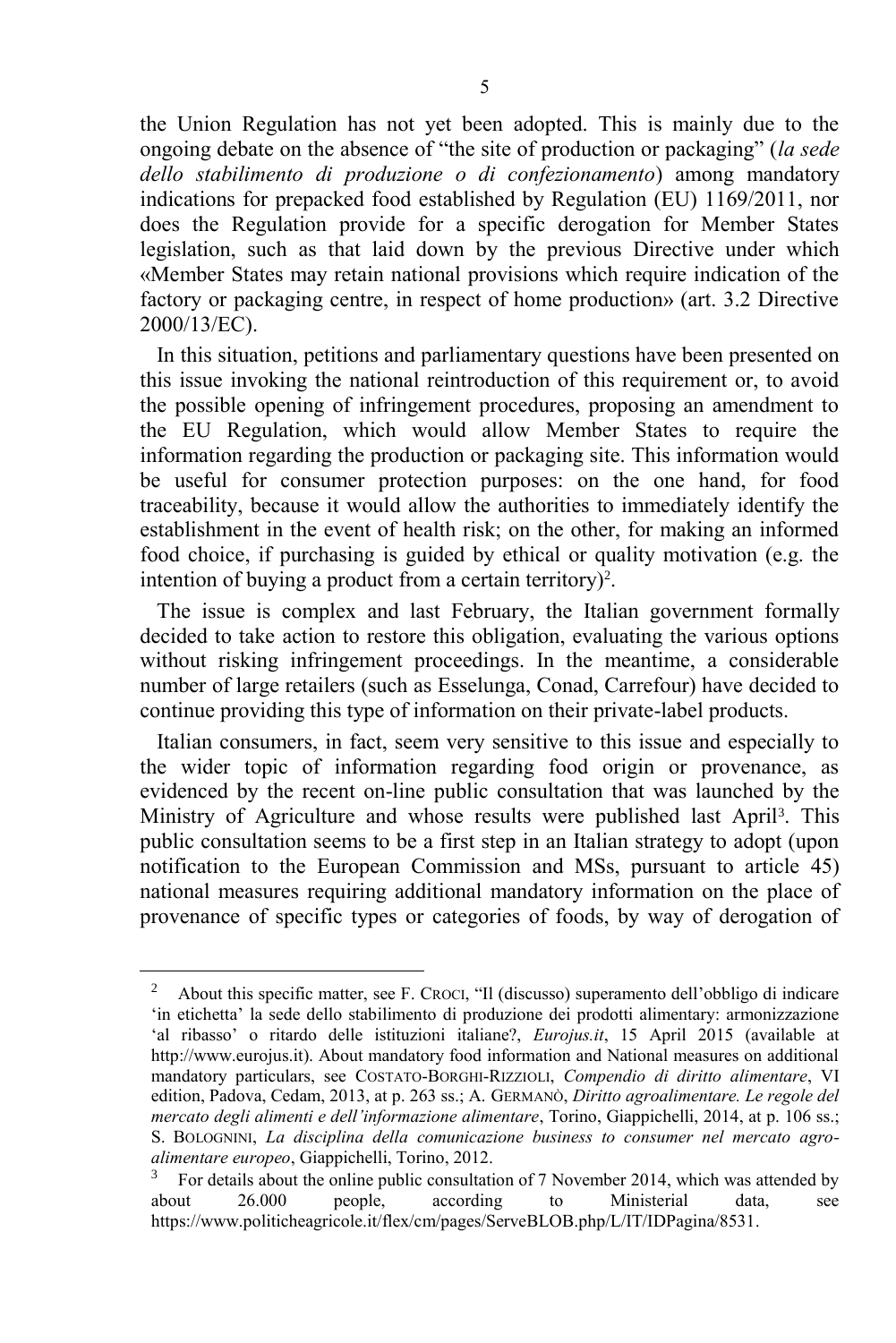articles 9.1 and 10 of the Regulation. The derogation is laid down in article 39 of the Regulation, which, in fact, requires that MSs «shall provide evidence that the majority of consumers attach significant value to the provision of that information».

(See also *infra* para. B, referring to the extra-virgin olive oil law)

## *B. The protection of Italian quality production*

 $\overline{a}$ 

In recent years, the Italian government has made a firm commitment to fighting fraud in the food chain, particularly in the counterfeiting field of Italian quality food (PDO and PGI) that is well known and recognized in Europe and the world.

New impetus to this activity has been given by Regulation (EU) No 1151/2012 *on quality schemes for agricultural products and foodstuffs*, which introduced the *ex officio* protection of PDO and PGI (art. 13.3)<sup>4</sup> . In accordance with article 13.3, the "Ispettorato centrale della tutela della qualità e della repressione frodi dei prodotti alimentary" (ICQRF) of the Ministry of agriculture is the competent authority designated for adopting measures to prevent or stop the unlawful use of PDO and PGI produced and marketed in Italy, as well as ensuring communication between authorities from other MSs responsible for stopping the unlawful use of Italian PDO and PGI in the European Union territory<sup>5</sup>. The *ex officio* protection also applies to products sold via Internet, so that ICQRF (together with the Italian Association of Geographic Indication Consortia-AICIG) initialled an agreement with *eBay* to protect Italian PDO and PGI against counterfeit and at the same time encourage the publication of accurate information to consumers on the web<sup>6</sup>.

However, fighting against counterfeiting and the phenomenon of "Italian sounding" in the food sector also implies fighting against organized crime in the agricultural sector, which creates real parallel businesses and is increasing

<sup>&</sup>lt;sup>4</sup> The protection *ex officio* does not apply to spirit drinks, aromatised wines or grapevine products, pursuant to article 2.2 of Regulation (EU) No 1151/2012. About PDO and PGI of wine sector, see Regulation (EU) No 1308/2013 *establishing a common organisation of the markets in agricultural products*.

<sup>5</sup> Ministerial Decree No 12511 of 14 October 2013, implementing Regulation (EU) No 1151/2012 ("Disposizioni nazionali per l'attuazione del regolamento (UE) n. 1151/2012 del Parlamento europeo e del Consiglio del 21 novembre 2012, sui regimi di qualita' dei prodotti agricoli e alimentari in materia di DOP, IGP e STG"). See also Ministerial Decree No 481 of 18 March 2014. They are available at https://www.politicheagricole.it/flex/cm/pages/ServeBLOB.php/L/IT/IDPagina/7805.

<sup>6</sup> About the results obtained by ICQRF in 2014 against fraud, misuse, cases of Italian sounding and counterfeit products against "made in Italy" quality and consumers, as well as in the fight against agribusiness crime, see the ICQRF Activities Report 2014, available at https://www.politicheagricole.it/flex/cm/pages/ServeBLOB.php/L/IT/IDPagina/8580.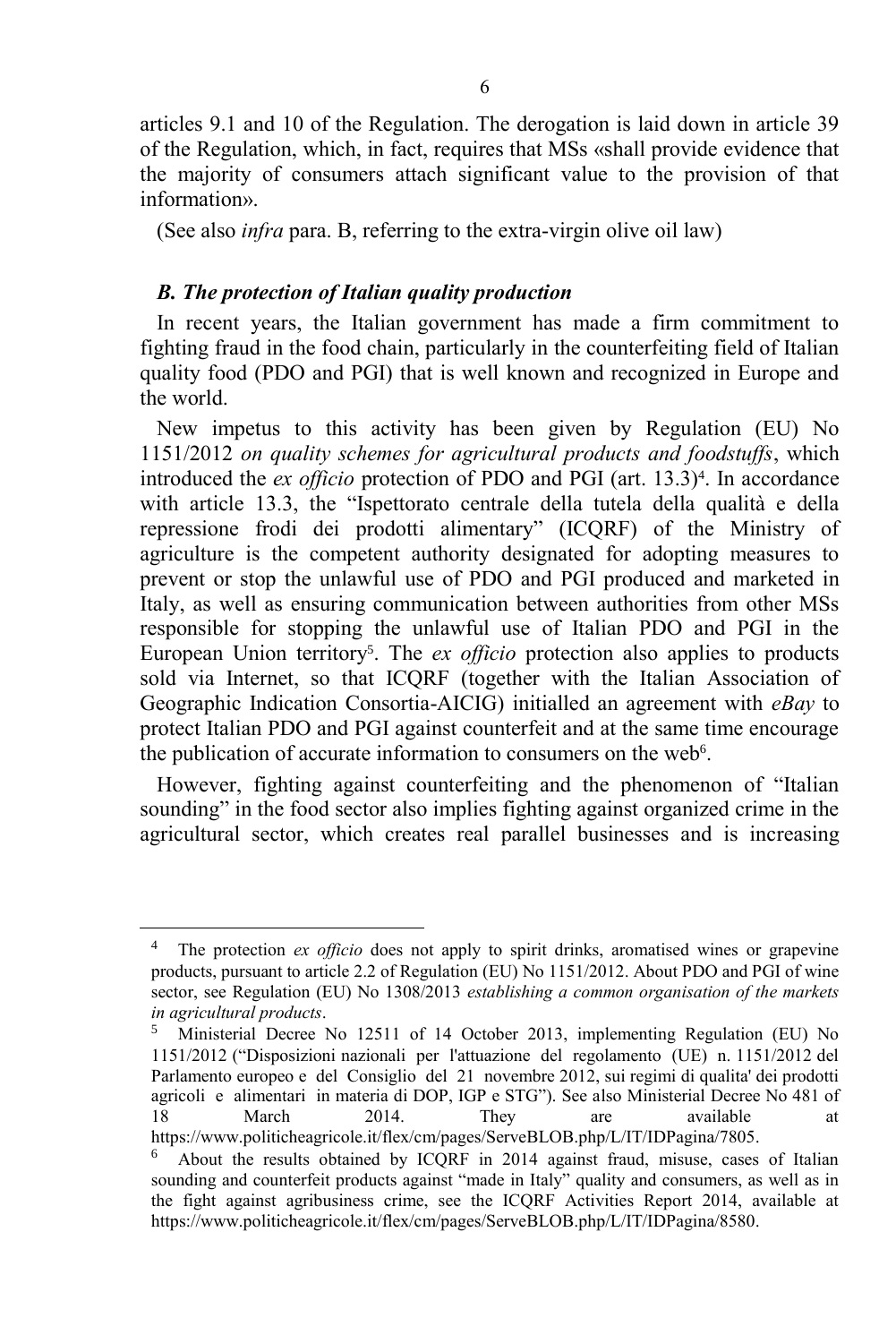despite the Italian economic recession<sup>7</sup>. In addition to government initiatives on prevention and enforcement regarding criminal aspects, it should be mentioned that, in March 2014, the Foundation "Observatory on crime in agriculture and the food system", promoted by Coldiretti and Eurispes, was established to analyse and address the problem of "agromafie"<sup>8</sup> .

In line with this, in May 2015, the Italian government presented a new symbol at Expo Milano 2015 developed by the Ministry of Agriculture to identify Italian food products ("*Made in Italy*") and contrast the "Italian sounding" phenomenon<sup>9</sup>.

Specific attention has also been dedicated to the fight against counterfeiting in the extra-virgin olive oil sector, thanks to law 14 January 2014 No 9 on quality standards and transparency in the virgin olive oil supply chain ("*Norme sulla qualita' e la trasparenza della filiera degli oli di oliva vergini*"), the so-called "save oil law". In particular, the introduction of mandatory use of non-refillable bottle caps in the case of oils intended for consumption in restaurants, hospitals, canteens and other similar catering establishments (art. 7.2, as emended by the "European law 2013-bis"10) should be mentioned.

## **C.** *Land use*

 $\overline{a}$ 

The 2013 Italian Report for III Commission analysed the two Italian drafts of law on reducing land consumption presented by the two successive Governments of 2012 and 2013, underlining their environmental and food security motivations, but also their differences in the legal instruments provided<sup>11</sup>.

<sup>7</sup> See Eurirpes, *Agromafie. 3° Rapporto sui crimini agroalimentari in Italia*, 2015 (available at http://www.eurispes.eu/content/agromafie-rapporto-crimini-agroalimentari-eurispes).

<sup>8</sup> See the online review of "Osservatorio sulla criminalità nell'agricoltura e nel sistema agroalimentare", whose scientific committee is chaired by the Attorney Giancarlo Caselli: http://www.osservatorioagromafie.it.

<sup>9</sup> See https://www.politicheagricole.it/flex/cm/pages/ServeBLOB.php/L/IT/IDPagina/8687.<br><sup>10</sup> Article 19 of Law 30 Octobes 2014. No. 161. Disposizioni per l'ademnimento degli obbli-

<sup>10</sup> Article 19 of Law 30 Octobee 2014, No 161, *Disposizioni per l'adempimento degli obblighi derivanti dall'appartenenza dell'Italia all'Unione Europea - Legge europea 2013-bis*.

<sup>&</sup>lt;sup>11</sup> The 2013 National Report of A. DI LAURO-L. RUSSO describes environmental effects of land consumption (such as impermeabilization of soil) and food security impacts due to the reduction of productivity that traditionally compensated the loss of cultivated land for urbanization or uses other then for agriculture (at p. 1). About the innovations introduced by the proposal of 2013 compared to the previous, the principle of "the priority of the re-use and re-generation" of urban areas can be mentioned, that implies «at least the obligation of appropriate and documented motivation, in all planning deeds, authorisations, approvals and consents and all else, relating to public and private works for the transformation of the territory, concerning the impossibility or the excessive cost of alternative location in areas already undergoing building development, but unused or nonetheless susceptible to regeneration, recovery, re-qualification and a more effective use» (at p. 6). Properly, National Reports noted that some regional laws had already laid down provisions to reduce land take and suggested to see URBANI, "La disciplina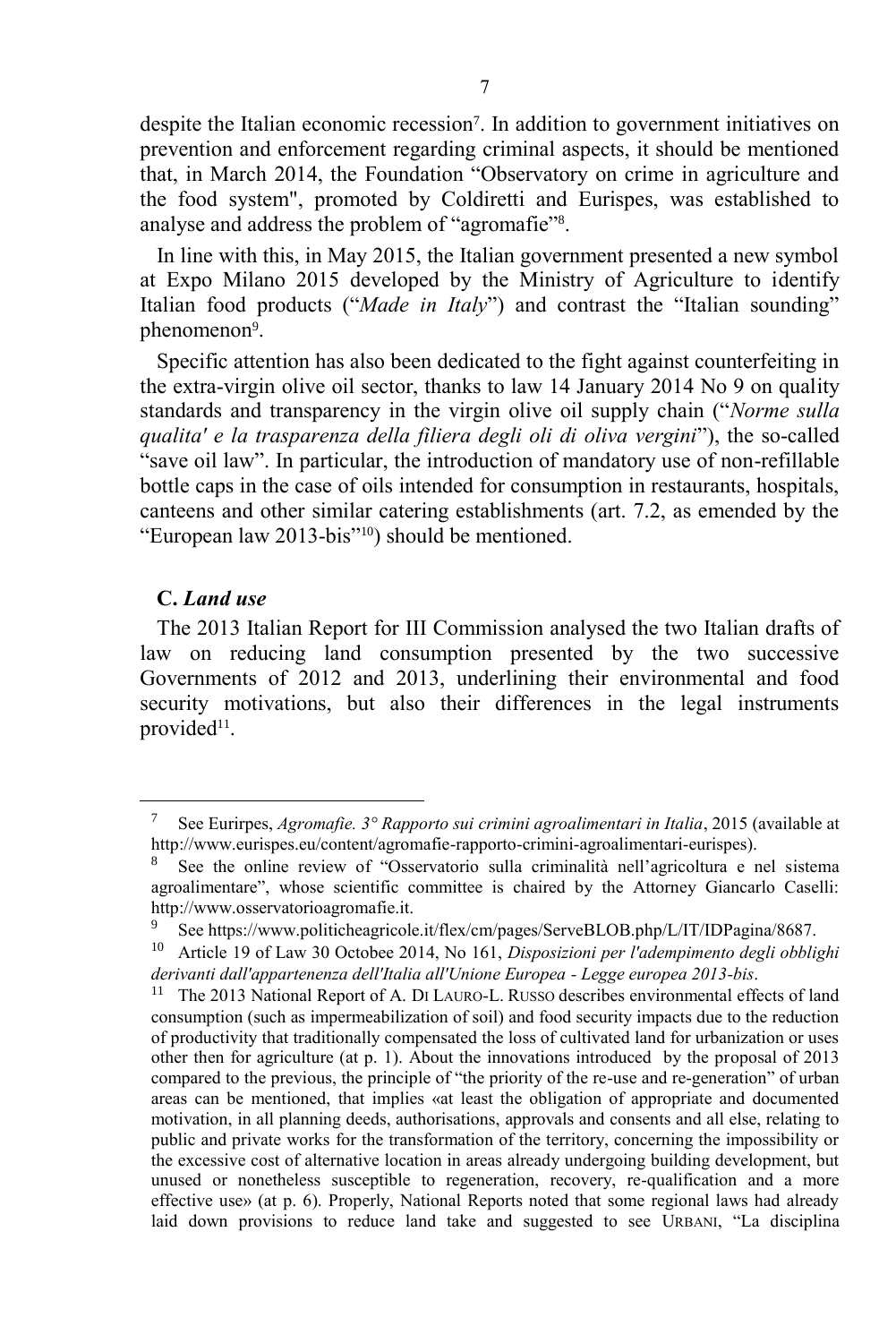The two drafts were not approved and additional ones were presented later. Although this means that the issue continues to be relevant for Italy, also considering the EU impulse to achieve the goal of no net land take by 2050<sup>12</sup>, the complex implications of this issue make the Parliamentary process slow.

The draft law currently under discussion in the Italian Parliament is named "Framework-Law for enhancement of agricultural areas and containment of land consumption" (*Legge quadro in materia di valorizzazione delle aree agricole e di contenimento del consumo del suolo*") and is the result of the unification of several drafts and a series of amendments accepted by the Committee charged with elaborating the final text to be voted by the Assembly<sup>13</sup>. The objectives of the proposed law are: reducing land consumption, enhancing unbuilt-on land, promoting agricultural activities in these areas. It is interesting to note that soil is considered a "common good" and a nonrenewable environmental resource<sup>14</sup>. Moreover, it promulgates the principle of "the priority of re-use" of built-up areas that should be guaranteed by regional and local urban planning tools. One of the main debated issues concerns the definition of "agricultural area" and "land consumption" because the scope and the effects of the law depend on the choice of these definitions<sup>15</sup>.

The growing awareness of the Italian legislature regarding the sustainable land use issue is also evidenced by examining recent initiatives approved at regional level governing "Land Banks". The first Region that approved a law on land banking was Tuscany (law No. 80 of 27 December 2012<sup>16</sup>). Following its example, also Liguria, Veneto, Lombardia, Molise, Marche e Sicily Regions<sup>17</sup> approved laws on land banking which aim to enhance regional assets consisting of agricultural land and forestry, through the promotion of farm and forest land access to young people. The land banks contain a complete and updated

 $\overline{a}$ 

urbanistica delle aree agricole", *Trattato di diritto agrario*, vol. 2, *Il diritto ambientale*, Utet, Torino, 2011, at p. 597 ss.

<sup>&</sup>lt;sup>12</sup> Roadmap to a resource efficient Europe, COM(2011) 571 final of 20 September 2011, para. 4.6 (see *infra* para. 1.2 B).

<sup>&</sup>lt;sup>13</sup> The draft of law No 2039 is available at http://www.camera.it/leg17/126?tab=1&leg=17&idDocumento=2039&sede=&tipo=

<sup>14</sup> See M. ALABRESE, "Agricoltura e ambiente: quail strumenti per una gestione sostenibile della risorsa terra in Italia?", *Challenges of Contemporary Agrarian Law. Proceedings of XIII UMAU Congress* (Riberao Preto, 2014), San Paolo, 2014, at p. 740 ss. (available at http://www.union-umau.org/images/pdf\_ajout/Acts-XIII\_Congress\_UMAU\_2014.pdf).

<sup>15</sup> About data on Italian land take, see ISPRA, *Il consumo di suolo in Italia. Rapporto 2014*, Roma, 26 March 2014 (available at http://www.isprambiente.gov.it/it/pubblicazioni/rapporti/ilconsumo-di-suolo-in-italia).

<sup>16</sup> See also "Decreto del Presidente e della Giunta Regionale" 4 marzo 2014, n. 13/R (available at http://raccoltanormativa.consiglio.regione.toscana.it).

<sup>17</sup> Liguria Law 11 March 2014, No 4; Lombardia Law 26 November 2014, No 30; Marche Law 24 March 2015, No 11; Molise Law 24 March 2015, No 4; Sicilia Law 28 Jenuary 2015, No 5; Veneto Law 28 August 2014, No 26.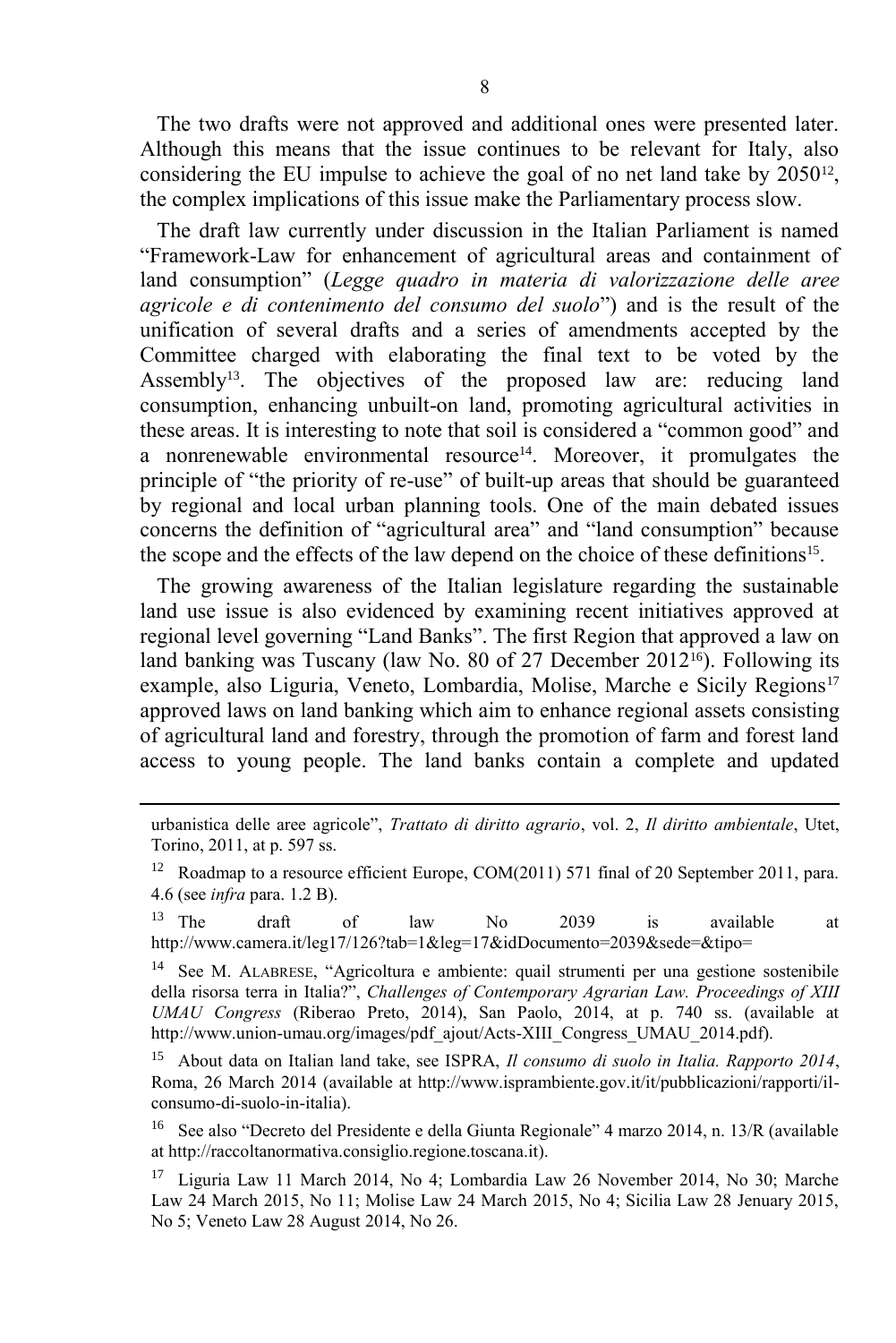inventory of the privately and publicly owned lands available for cultivation on offer. The census also regards lands which have been uncultivated and abandoned for a brief period of time (generally 2 to 3 years), that may be allocated and cultivated in accordance with the development plan approved by the appropriate regional body. The purpose is, in fact, to limit environmental degradation, protect soil and the hydrogeological equilibrium, and limit forest fires18. Regional legislation expressly refers to Italian law No 440 of 1978 on *use of uncultivated, abandoned or inadequately cultivated land*, that requires Regions to apply its principles in order to recover those lands, preserve the hydrogeological equilibrium and protect the environment<sup>19</sup>. Therefore, this current regulatory trend recovers and is inspired by the Italian constitutional values of "*rational land use*" (art. 44) and of the "*social function"* of private ownership (art. 42).

# *1.2.* **In particular, are they linked to international, European, national and/or regional obligations or guidelines? Are the developments compatible and in conformity with international, European, national and/or regional obligations or guidelines?**

### *A. Food information*

l

The political orientation described above is linked to Union obligations and presents risks of making decisions that are (or whose effects are) not compatible with Union legislation.

Indeed, Regulation (EU) No 1169/2011 on the provision of food information to consumers entered into force on 12 December 2011 and has been applied in all Member States since 13 December 2014 (art.  $55)^{20}$ . Consequently, from that date, the Regulation repeals and replaces previous Directive 2000/13/EC relating to the labelling, presentation and advertising of foodstuffs $21$ . The decision to adopt a Regulation on food information instead of a Directive proves the EU's objective of carrying out a plan of unification and codification of food information rules in a more systematic text (Masini, 2015, 191). Therefore, «As regards the matters specifically harmonised by this Regulation, Member States may not adopt nor maintain national measures unless authorised

<sup>18</sup> See M. ALABRESE, *supra* note 14, at p. 745 ss.

<sup>&</sup>lt;sup>19</sup> Law 4 August 1978, No 440 is available at www.normattiva.it.

<sup>&</sup>lt;sup>20</sup> More specifically, according to article 55 of Regulation (EU) No 1169/2011, point (l) of Article 9(1) shall apply from 13 December 2016, whereas Part B of Annex VI should have been applied from 1 January 2014.

<sup>&</sup>lt;sup>21</sup> Art. 53 of Regulation (EU) No  $1169/2011$ : «Directives 87/250/EEC, 90/496/EEC, 1999/10/EC, 2000/13/EC, 2002/67/EC and 2008/5/EC and Regulation (EC) No 608/2004 are repealed as of 13 December 2014».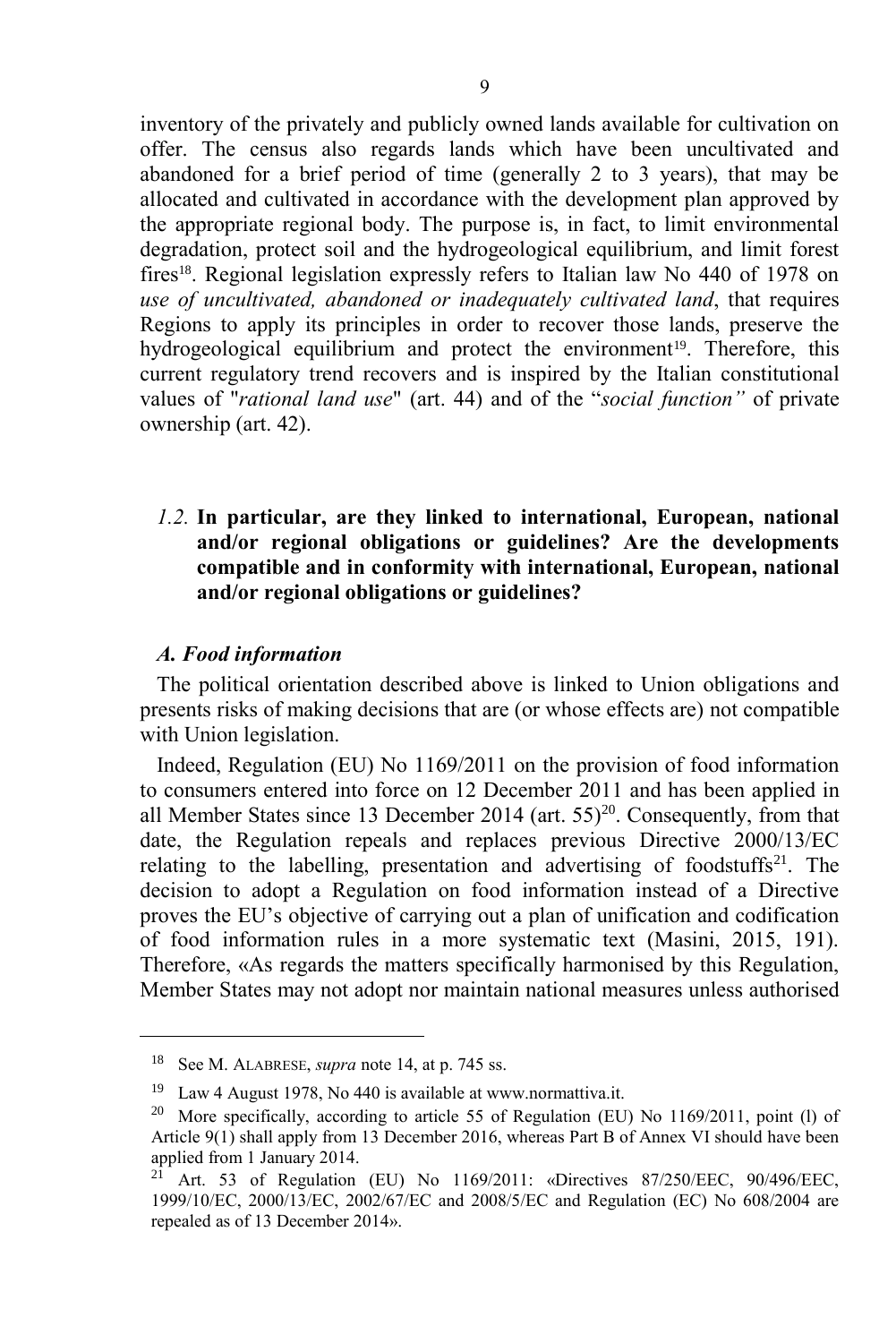by Union law. Those national measures shall not give rise to obstacles to free movement of goods, including discrimination as regards foods from other Member States» (art. 38.1).

For this reason, the adoption of an Italian requirement of mandatory information on the site of food production or packaging is likely to open an EU infringement procedure. Otherwise, in accordance with article 39 on *National measures on additional mandatory particulars*, Italy may adopt this measure, notifying the EC Commission and MSs, but only for specific types or categories of foods and justifying it on the grounds of consumer protection, but honestly it seems difficult to maintain.

## *B. The protection of Italian quality production*

The Italian commitment to fighting fraud in the food chain, particularly in the counterfeiting field of the Italian PDO and PGI, and in the extra-virgin olive oil sector through the improvement of the checks and sanctions system, as well as through the introduction of rules on restricting or prohibiting certain selling arrangements on national territory, is linked to European legislation and guidelines. The EU legislative framework is represented first and foremost by article 13.3 of Regulation EU No 1151/2011 (mentioned *supra*, para. 1.1 B), but also by article 8 of Regulation (EC) No 178/2002 (the "General Food Law"), on the prevention of "fraudulent and deceptive practices" and "adulteration of food".

Moreover, it is useful to mention the "5-point Action Plan" of the European Commission (March 2013) and the EU Food Fraud Network (FFN), created in July 2013 in accordance to Regulation (EC) No  $882/2004^{22}$ , and especially European Parliament Resolution of 14 January 2014 on the food crisis, fraud in the food chain and the control thereof. However, Italy has distinguished itself by promoting European initiatives on food fraud and food related crime.

Of course, Italy is closely following the negotiations for the US-EU trade agreement (Transatlantic Trade and Investment Partnership-TTIP), interested in the effects it might have on the protection of PDO and PGI overseas.

The Italian "save oil law" formally entered into force on 22 November 2013 at the end of the so-called "standstill period" (decision no. 2012/650/I) requested by the European Commission, pursuant to art. 9.3 of Directive 98/34/EC, when it was notified of the draft as it was discussing the modification of labelling rules provided by Regulation EU No 29/2012 on marketing standards for olive oil. Despite this, the Italian law had been approved and published in the Official Gazette of 31 January 2013.

EU label rules for the extra virgin olive oil sector were not changed. At this point, the Italian government had to intervene to modify "save oil law" rules not

l

<sup>&</sup>lt;sup>22</sup> See http://ec.europa.eu/food/safety/official\_controls/food\_fraud/index\_en.htm.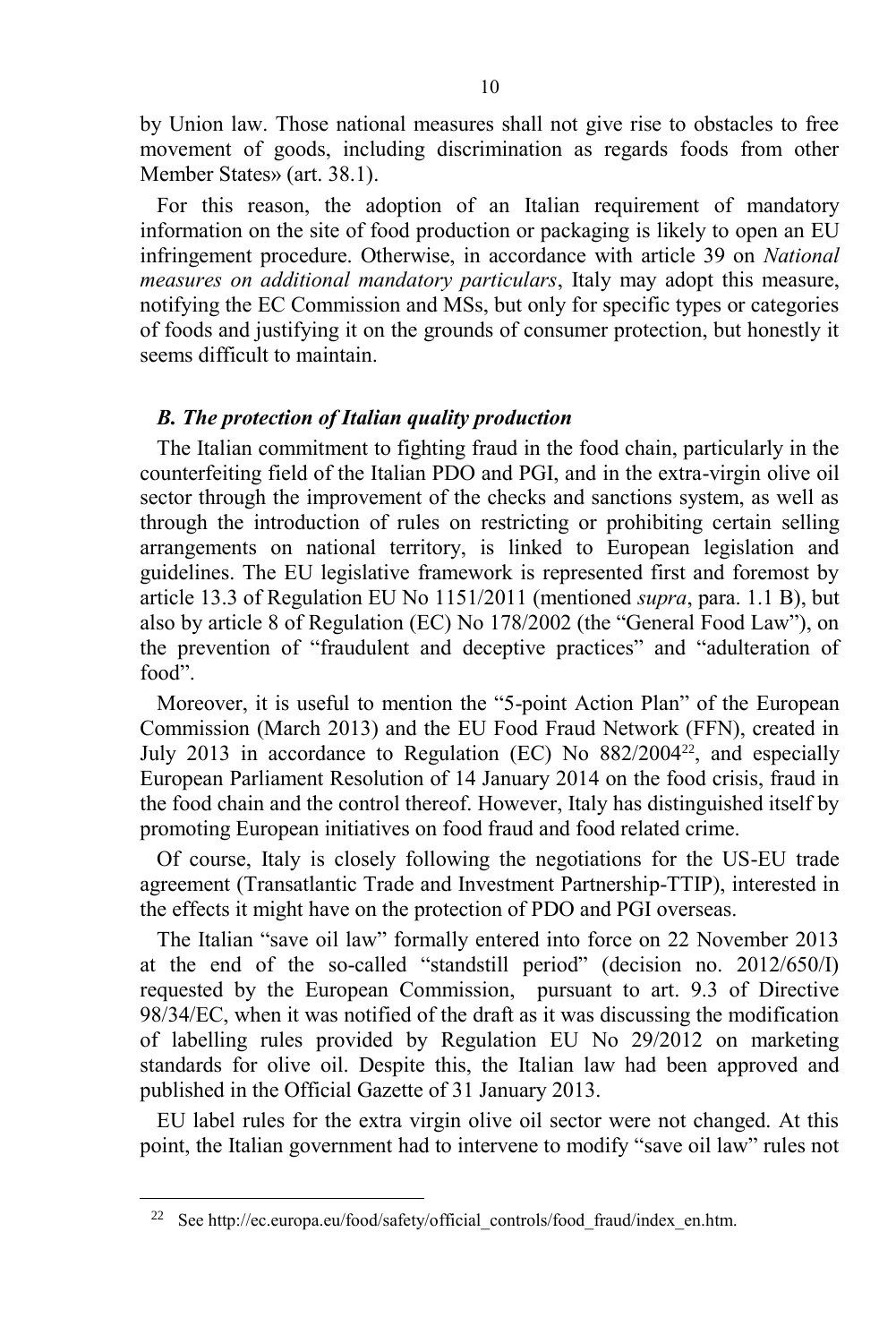in compliance with European legislation, one of which was precisely the part of article 7.2 concerning the selling of olive oil in catering establishments, where the use of non-refillable bottle caps was not mandatory if the oil label indicated the origin of the product and the lot. This label however is a derogation from the mandatory European rules on food labelling<sup>23</sup>.

Article 7.2, substituted in law No 161 of 30 October 2014 which was necessary to align Italy with its obligations towards the EU as a Member State, deleted the derogation and introduced sanctions for breaching the obligation to use non-refillable bottle caps, that was absent in the original version of the article.

## **C.** *Land use*

 $\overline{a}$ 

The Italian legislature's interest in the use of arable land, considered both as a non-renewable environmental resource and as a social and economic resource, is linked especially to EU policy for agricultural land protection and in general to the reduction of the intensive use of EU resources (such as water, air, land and soil, biodiversity)<sup>24</sup>. Although a European regulatory framework does not exist, Italy follows the recommendations of the EU Commission *Roadmap to a Resource Efficient Europe* of 2011. About "land and soil", this document aims to achieve no net land take by 2050 and calls for the MSs to integrate direct and indirect land-use and its environmental impacts in their decision making and limit land take and soil sealing to the extent possible. This goal has recently been strengthened by the EU  $7<sup>th</sup>$  Environmental Action Programme (2013-2020)25, because it not only proposes the previous goal, but also requires that,

<sup>23</sup> MASINI, "Qualità e trasparenza della filiera degli oli di oliva vergini (commentario breve della l. 14 gennaio 2013, n. 9)", *Diritto e giurisprudenza agraria alimentare e dell'ambiente*, 2013, at p. 20. See, also, AA.VV., *La disciplina giuridica della filiera olivicolo-olearia tra problemi applicativi e spunti propositivi*, Proceeding of IDAIC Congress (Firenze, 5 November 2013), Giuffrè, Milano, 2014.

<sup>&</sup>lt;sup>24</sup> The UE Strategy on soil protection started at the beginning of this millennium (see COM (2002) 179 final of 16 April 2002), but Commission attempts to approve a specific Directive on soil protection failed due to the lack of agreement between Member States (see COM (2006) 232 final of 22 September 2006, establishing a framework for the protection of soil and amending Directive 2004/35/EC). However, considering that soil degradation and loss of agricultural and natural areas have continued to increase, the EU Commission has adopted some guidelines for increasing Member States' resource efficiency (see COM (2011) 571 final, *supra* note 12). It should be remembered that the 68th UN General Assembly declared 2015 the International Year of Soils aiming "to increase awareness and understanding of the importance of soil for food security and essential ecosystem functions" (see http://www.fao.org/soils-2015/about/en/).

<sup>25</sup> Decision No 1386/2013/EU of the European Parliament and of the Council of 20 November 2013 on a General Union Environment Action Programme to 2020 "Living well, within the limits of our planet". It should be noted that exam of land use also includes the ongoing debate on the conflict between land use for food and land use for bio-energy (see E. ROOK BASILE-S. CARMIGNANI (ed., *Sicurezza energetica e sicurezza alimentare nel sistema. Profili giuridici e*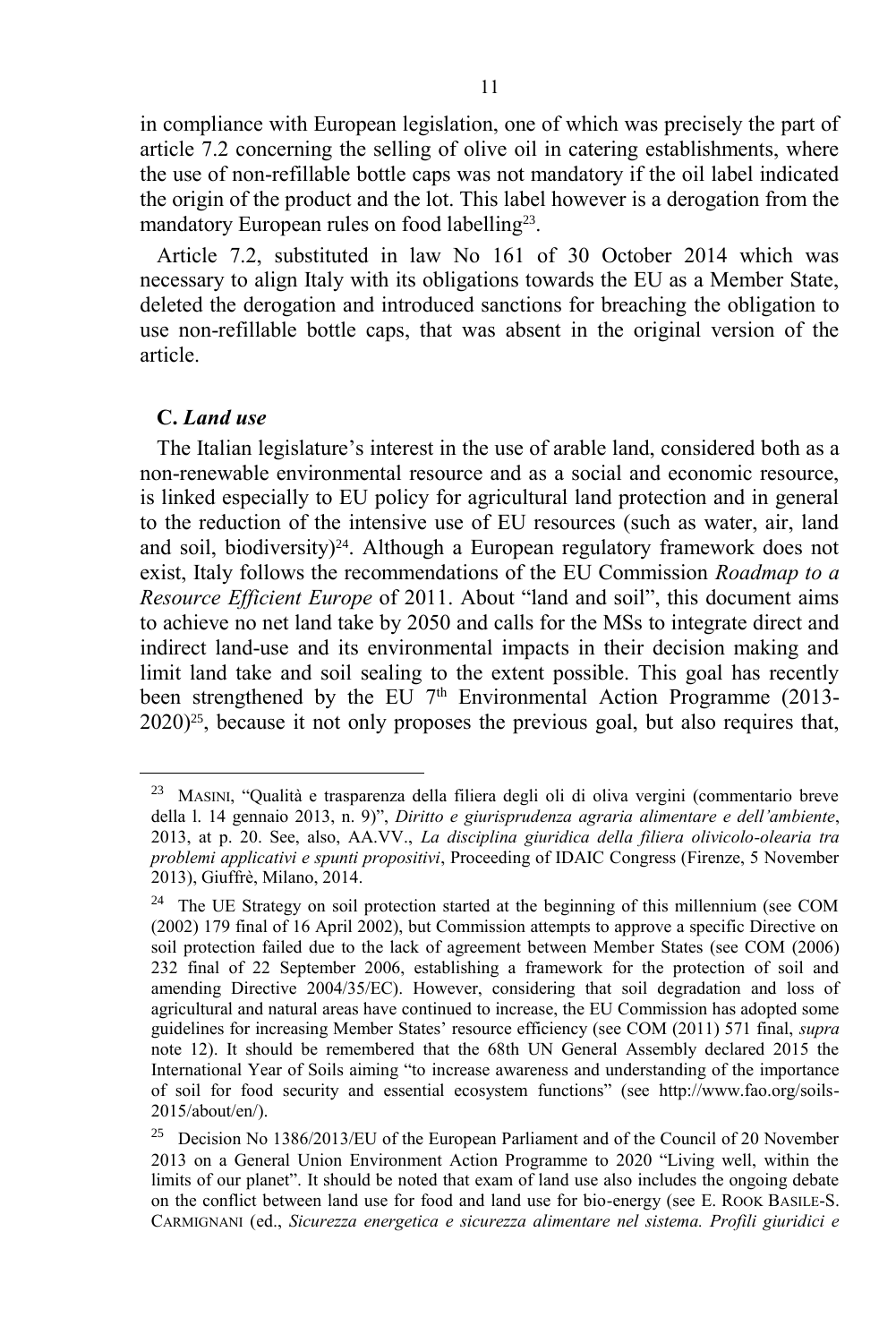by 2020, EU policies shall take into account their direct and indirect impact on land use.

In turn, the European initiative is evidently within the context of the actions called for by international agreements on sustainable development and combating climate change (such as the Rio Conference so-called "Rio+20").

However, there are also strictly internal reasons. Certainly, the worryingly progressive reduction of cultivated land in Italy, as well as the reduction of the number of employed in the agriculture sector have determined the recent development of agrarian legislation towards the recovery of the productive and social function of the arable land while protecting the environment and climate.

## **1.3. What are the main elements of each of these developments?**

## *A. Food information*

l

The Italian interest in increasing transparency in food information especially referring to the country of origin or place of provenance of foods is not new. However, this special sensitivity of the Italian Government to issues concerning food information relevant for purchasing decisions appears to be getting stronger, while the share of Italian consumers who choose on the basis of other then economic criteria (e.g. ethical, social, religious) has been increasing, in spite of the economic crisis.

The example examined in this report (relating to the additional mandatory indication of "site of production or packaging") shows the difficulty of intervening with an appropriate tool at national level to protect food consumers and local economy, without, on the one hand, going against European free competition and non-discrimination principles and, on the other, creating confusion or misleading consumers with an information overload.

## *B. The protection of Italian quality production*

The evolution of the agri-food Italian law shows the permanent search for tools to enable Italy to enhance and protect Italian quality foodstuffs, especially using rules relating to food information and selling arrangements for products in the Italian territory. There is a risk, however, that farmers and, in general, food business operators feel confused and fail to understand if the Italian law is applicable, due to its profile of not compliance with EU legislation or to formal initiatives of the Commission about it.

*profile economici*, IDAIC Congress Proceedings (Siena, 10-11 May 2013), Milano, Giuffrè,  $2013.$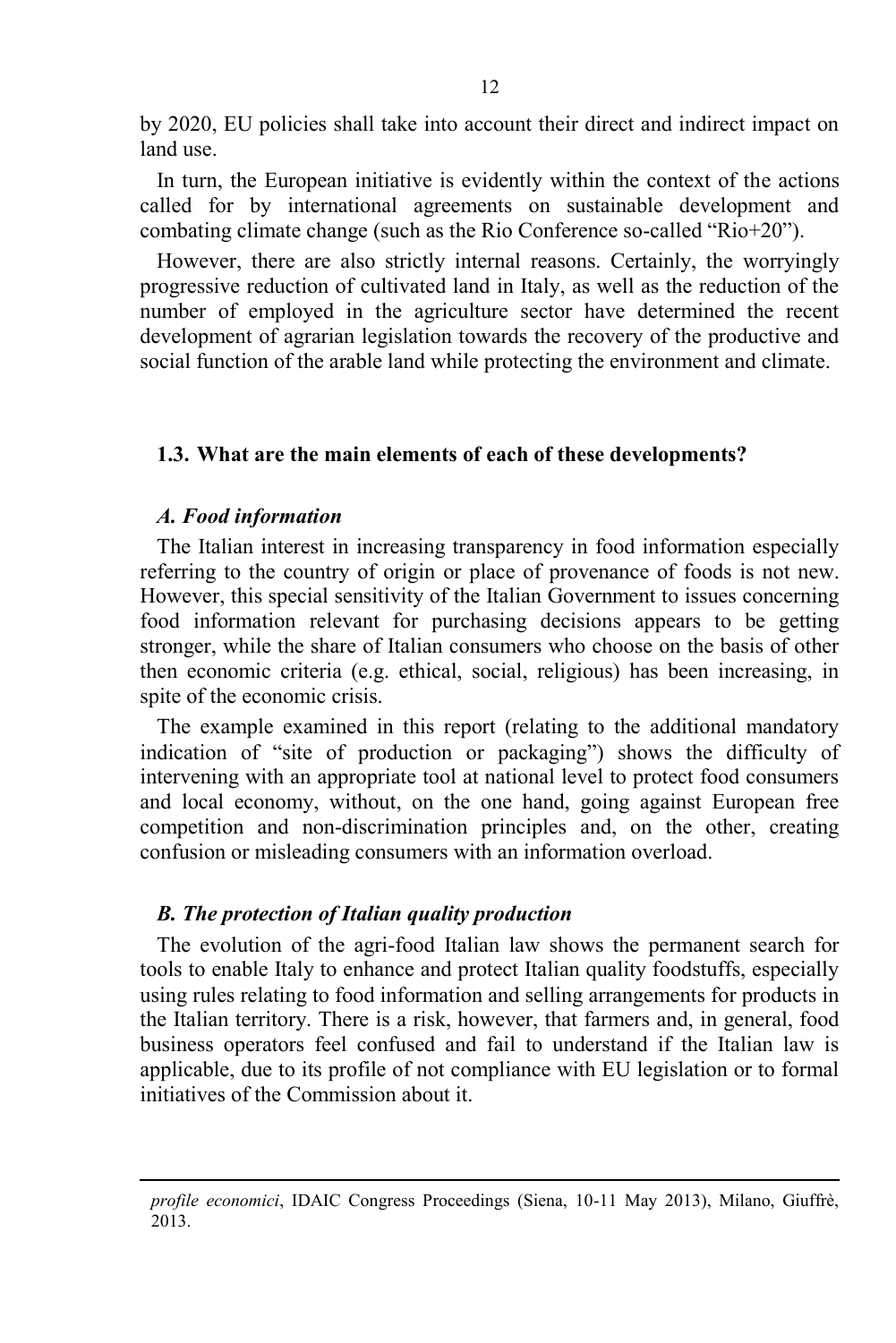## **C.** *Land use*

In the context of the European strategy for an efficient use of natural resources, including land and soil, and the simultaneous approval of the CAP Reform for 2014-2020, the Italian agricultural law renews attention, on the one hand, for the productive function of land and, on the other, for the social function of "agricultural ownership" (i.e. ownership of land), which therefore should not result abandoned or not-cultivated. Moreover, recent legislation shows a renewed interest in the traditional issue of Italian agricultural law related to economically viable parcel sizes, where land fragmentation in many areas is still high.

## *1.4.* **What are their effects; and do any difficulties in implementation arise?**

#### *A. Food information*

See above, para. 1.1 *sub* A e 1.2 *sub* A.

#### *B. The protection of Italian quality production*

See above, para. 1.1 *sub* B e 1.2 *sub* B.

#### **C.** *Land use*

 $\overline{a}$ 

See above, para. 1.1 *sub* C e 1.2 *sub* C.

### **2. Focus on** *Sustainable Food Security*

Food security is the overarching theme of EXPO 2015 in Milan<sup>26</sup>. This reveals the current relevance of the topic both at international and Italian level.

From an international perspective, although this theme has been always the core of UN activity (through FAO), it has had a new impulse after the 2012 Zero Hunger Challenge launched by UN Secretary-General in 2012 in the context of the Millennium Development Goals (MDG). The challenge of Zero

<sup>&</sup>lt;sup>26</sup> In 18 April 2015, in the Expo contest, the Italian Government presented the "Milan Charter" as "a great commitment for citizens, associations, businesses and institutions. A tool for a global citizenship to affirm the right to food as a fundamental human right" (see www.http://carta.milano.it/en/). The Milan Charter is inspired by the Milan Protocol, which is an initiative launched at the 2013 edition of the *Barilla Center of Food Nutrition* International Forum, to address the issue of food sustainability with a triple objective: to promote healthy lifestyles and fight obesity; to promote sustainable agriculture; to reduce food waste by 50% by 2020 (see http://www.milanprotocol.com).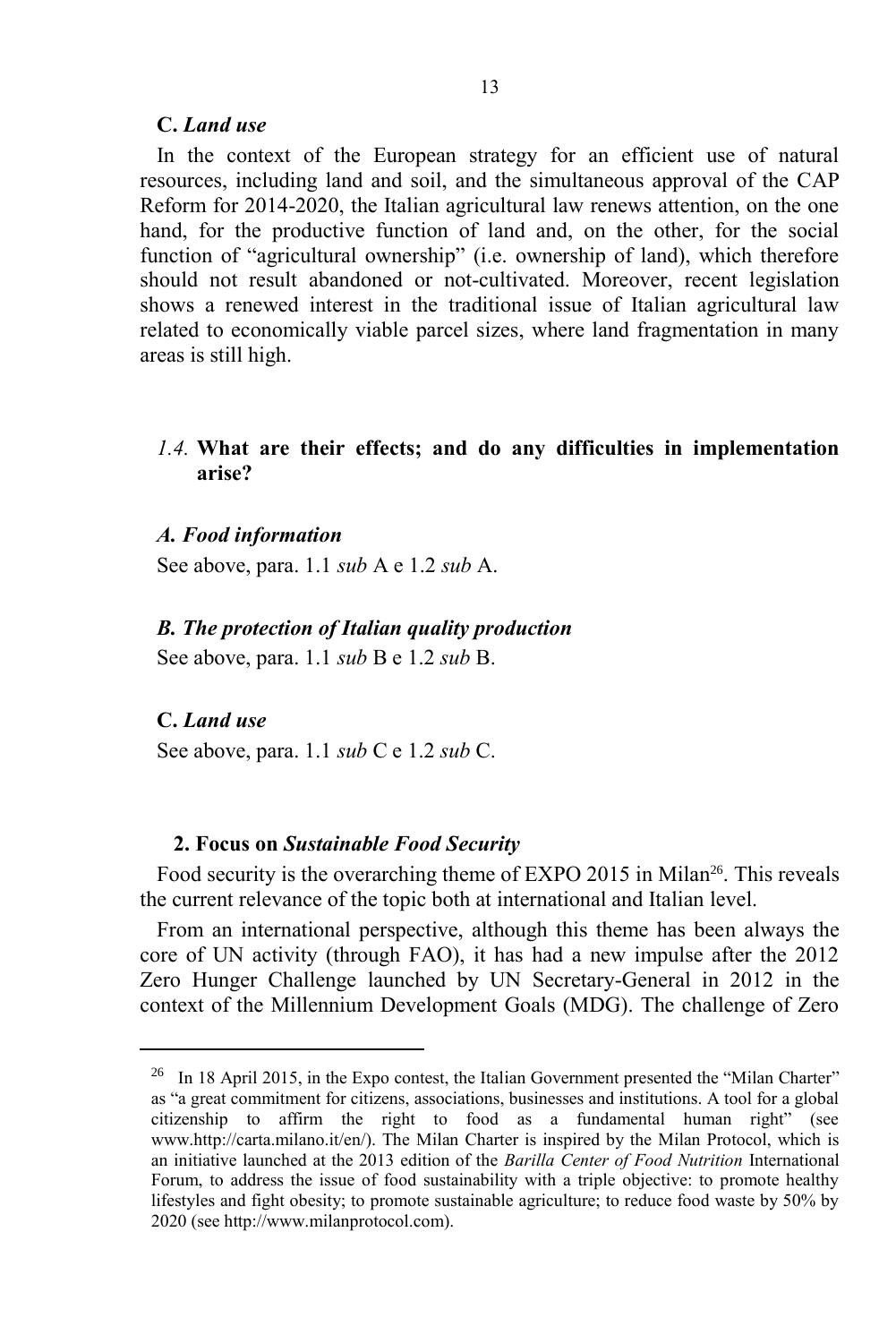Hunger for 2030 means: zero stunted children under 2; 100% access to adequate food all year round; 100% sustainable food systems; 100% increase in smallholder productivity and income; zero loss or waste of food.

Interestingly, although the UN's report on the State of Food Insecurity (SOFI 2015) reported that 72 countries have reached the target of the first MDG to halve the proportion of hungry people<sup>27</sup>, the issue of food poverty in Europe and especially in Italy has become very worrying in the last years, so that, for example, on World Food Day (16 October) of 2013, the Fondazione Banco Alimentare, together with other Italian charitable organizations, launched a campaign called "Food Emergency"<sup>28</sup>.

The main cause of the increase in the number of people without access to adequate food in Italy is certainly the economic crisis which began in 2008, which has determined a progressively large increase in the level of unemployment and a significant reduction in real purchasing power.

At the same time, on the food assistance side and at EU level, it is worth noting that EU food stocks have been progressively reduced, so that in 2013 EU decided to close the "Food Distribution Programme for the Most Deprived Persons of the Community" (MDP), which was created and financed by the CAP29. Although it was replaced by the "Fund for European Aid to the Most Deprived" (FEAD) at the beginning of 2014, it was created in the context of social cohesion policy, where the approach adopted was essentially identical to that of the cohesion funds, providing the "most deprived persons" not only with food but also essential items for personal use<sup>30</sup>.

 $\overline{a}$ 

On the urgency of addressing food security at European level, especially through a radical modification of the current CAP, for a prompt return to forms of agricultural support that stimulate the production, see, recently, L. COSTATO, "Agricoltura, ambiente, alimentazione nell'evoluzione dell'Unione europea", *Rivista di diritto agrario*, 2015, I, at p. 227.

<sup>30</sup> European Parliament and Council Regulation EU No 223/2004 of 11 March 2014, "*On the Fund for European Aid for the Most Deprived*" for the 2014-2020 period. See, in this regard, S. BOLOGNINI, *supra* note 27, at p. 197 ss.

<sup>27</sup> See http://blog.zerohungerchallenge.org/three-years-of-zero-hunger/

<sup>&</sup>lt;sup>28</sup> See S. BOLOGNINI, "The future of Agro-energy in the European Union Considering the Relationship between Food Emergency and Energy Emergency", *European Food and Feed Law*, 2015, at p. 197.

<sup>&</sup>lt;sup>29</sup> The MDP was based on the distribution of public intervention stocks of agricultural products and later, due to the reduction of available stocks, also on market purchases. Indeed the CAP reforms that have taken place especially in the new millennium, introducing progressively the decoupling of direct aid to producers (cutting the link between support and production) have led to a progressive abandon of essential food production (e.g. wheat) that can be bought from countries other than Italy at cheaper prices. See S. BOLOGNINI, *ibidem.* 

For an overview on "the new food insecurity" see A. JANNARELLI, "La nuova *food insecurity*: una prima lettura sistemica", *Agricoltura e in-sicurezza alimentare, tra crisi della pac e mercato globale*. IDAIC Congress Proceeding (Siena, 21-22 October 2010), Milano, Giuffrè, 2011, at p. 17 ss.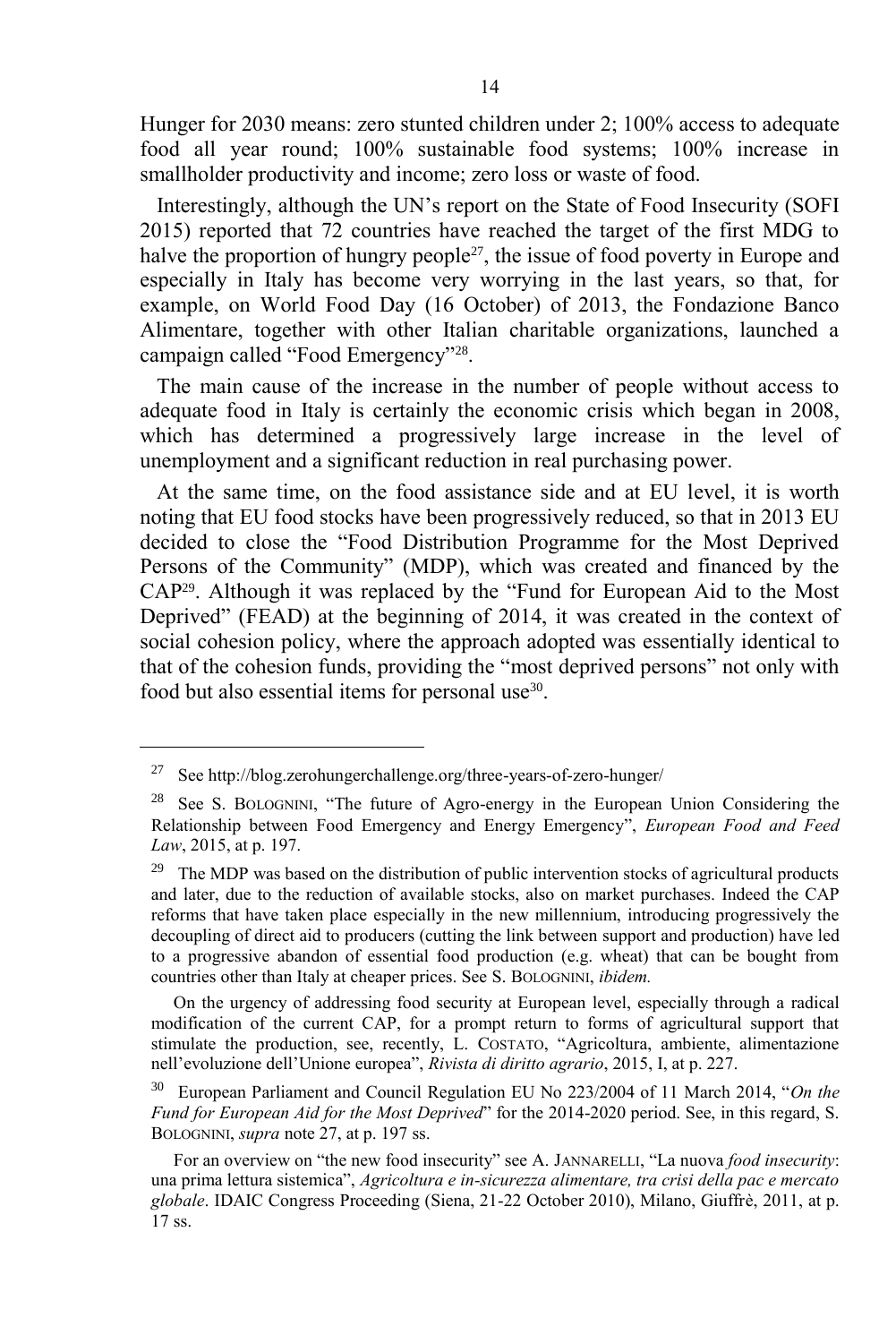In this contest, the legal issues which have been examined by Italian experts in agricultural law and academics are especially related to:

the compatibility of 2014-2020 CAP with article 39 TFEU and especially the objectives of "increas[ing] agricultural productivity" and "assur[ing] the availability of supplies";

- arable land use between the competing interests of energy production (especially photovoltaic or wind plants) and food production (in a territory with scarcity of arable land, such as Italy);

- the strategy to reduce wasting of natural resources (such as water and soil) especially in the food chain (in the contest of EU strategy of 2011 to a resource efficient Europe);

- the specific strategy to reduce food waste and food loss (also in the contest of EU actions against food waste and for food waste prevention<sup>31</sup>) which implies a reflection on whether to modify EU food information rules (e.g. about the date of minimum durability) and EU hygienic rules for promoting food donation by charitable organizations;

- the promotion of the so-called "short supply chain" in food systems as an instrument of food waste prevention, and the promotion of local agriculture and food chains as instruments to support the local rural economy reducing land abandonment;

- the close relationship between food security and food safety and the role of food information;

- the constitutional reform draft, currently being discussed by Italian Parliament<sup>32</sup>, that explicitly mentions "food security" among the list of domains of exclusive State legislative competence and contextually eliminates the matter of "food" (*alimentazione*) currently mentioned among those of State and Regions concurrent legislative competences (art. 117, para. 3 Cost.)33. The debate on the draft also concerns whether

l

<sup>31</sup> See COM (2014) 398 final, *Towards a circular economy: a zero waste programme for Europe*. See also European Parliament Resolution of 19 January 2012 *on how to avoid food wastage: strategies for a more efficient food chain in the EU*.

In accordance with National Program of Waste Prevention Italian Environmental Ministry published the National Programme for Food Waste Prevention (PINPAS), with the purpose of supporting the recovery of unsold foods and contributing to achieving a reduction of organic waste landfill disposal. One of the recent documents prepared by the PINPAS board concerns the regulatory framework of food donation (PINPAS, *Position paper* "La donazione degli alimenti invenduti verso la semplificazione normativa", 4 Febrary 2015, available at http://www.minambiente.it).

<sup>32</sup> Draft constitutional law (*disegno di legge costituzionale*) A.C. 2613-A.

<sup>33</sup> See E. VIVALDI, "Dall''alimentazione' alla 'sicurezza alimentare'. Il cammino della materia nell'ordinamento interno ed i possibili sviluppi connessi all'approvazione del ddl di riforma costituzionale A.C. 2613", *Rivista di diritto agrario*, 2015, I , at p. 235 ss. The A. noted that the centralisation of power on *food security* (and the subsequent reduction of Regions' power,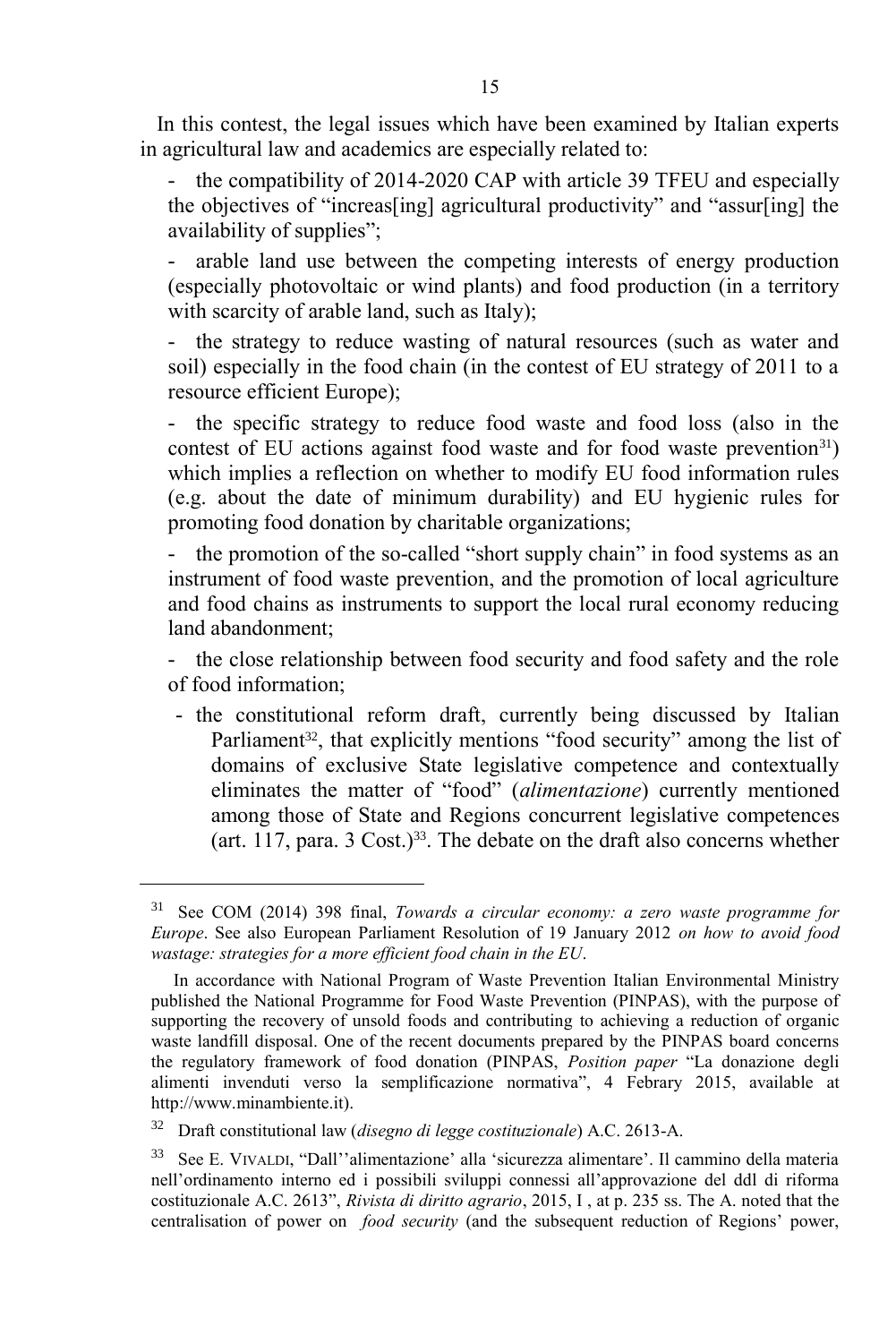to introduce an explicit constitutional recognition of the fundamental right to food, on the model on the younger Constitutions<sup>34</sup>.

# **Thematic index**

l

[note: *in bold to topics suggested in point 2 of the Questionnaire included in the report, even if only marginally*]

**agricultural land protection**, p. 11. agromafie, p. 7 (also note 8). **climate change**, p. 12. common good, p. 8. counterfeiting, pp. 3, 4, 6, 7 and 10. energy production, p. 15. environmental degradation, p. 9. Expo 2015, pp. 3, 7 and 13 (also note 26). extra virgin olive oil, pp. 4, 6, 7, 10 and 11. food donation, p. 15. food information, pp. 4, 8 and 9. **food security**, pp. 3, 7, 13, 14 note 29, 15 (also note 33). food waste, pp. 13, note 26 and 15 (also note 31). hygienic rules, p. 15. Italian "save oil" law, pp. 7, 10 and 11. Italian sounding, pp. 6 note 6 and 7. land abandonment, pp. 3, 4 and 15. Land Bank, pp. 4 and 8. land consumption, pp. 4, 7, 8, 9, 11, 12, 13, 15. land use, pp. 4, 7, 8, 9, 11 (also note 25), 12, 13 and 15. local agriculture and food chain, p. 15.

increasingly limited by EU and State competences) is merely apparent, because the draft provides that States shall have competence in "establishing general and common rules" on food security (*norme generali e comuni*). Therefore, Regions seem to conserve a sort of competence, but the range of this competence is not clear.

<sup>34</sup> For an overview of the world recognition of right to food, see FAO, *Constitutional and Legal Protection of the Right to Food around the World*, Roma, 2011 (available at http://www.fao.org/docrep/016/ap554e/ap554e.pdf).